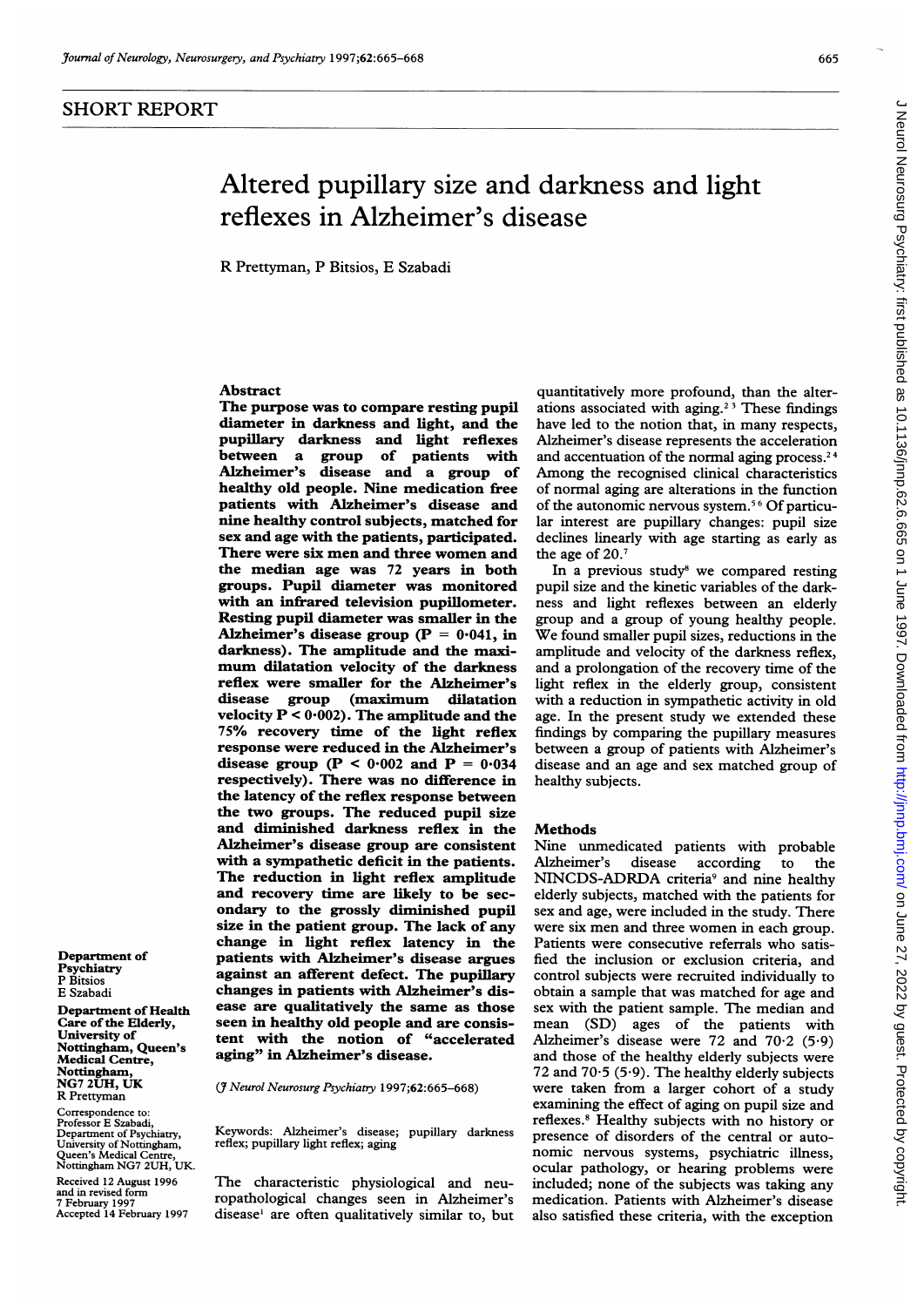

Figure <sup>1</sup> Resting pupil diameter under three illumination conditions. 1: 32  $\vec{C}d \vec{m}^{-2}$ ; 2: 16  $\vec{C}d \vec{m}^{-2}$ ; 3: darkness (90 s  $after$  lights off). Open columns = healthy old subjects; closed columns = patients with Alzheimer's disease; vertical bars = SEM.

of the presence of the cognitive features of dementia associated with Alzheimer's disease. In addition to the above inclusion criteria, patients with Alzheimer's disease were selected on the basis of their ability to tolerate or cooperate with the experimental procedures. Patients with behavioural disturbance or severe dyspraxia or dysphasia were excluded from the study.

The general level of impairment of all the patients with Alzheimer's disease corresponded to the DSM-III-R criteria for dementia of either mild or moderate severity. Severity of the cognitive impairment was assessed with the mini mental state examination (MMSE)<sup>10</sup> and the severity grades of Alzheimer's disease laid down by  $DSM-III-R$ .<sup>11</sup> The mean  $(SD)$ MMSE score for the patients with Alzheimer's disease was  $17.5$  (8.5) and it was  $30.0$  (the top score) for the healthy old subjects. The study was approved by the ethics committee of the Queen's Medical Centre NHS Trust, Nottingham.

Pupil diameter, under constant illumination and in response to sudden changes in the level of illumination to evoke the pupillary darkness and light reflexes, was monitored with an infrared binocular television pupillometer (Applied Science Laboratories, Waltham MA, USA), as described previously.<sup>8</sup>

Means (SD) were calculated for each pupillary variable within each of the two groups (patients and healthy old subjects). The distribution of each variable was assessed by calculating the skew and kurtosis indices. As in no case did either index deviate significantly from zero, parametric statistics were used. Resting pupil size in light and darkness and darkness reflex data were compared between the groups

by unpaired  $t$  tests. Light reflex data were analysed by two factor (group  $\times$  light intensity) analyses of variance (ANOVA). The possible dependence of the kinetic measures on resting pupil diameter (in the dark) was investigated by Pearson's correlation coefficients.

#### Results

#### RESTING PUPIL DIAMETER

The resting pupil diameter was smaller in the patient group ( $t = -2.22$ ,  $P = 0.041$ , in the dark; fig 1). The mean differences (95% confidence interval (95% CI)) between the controls and the patients were (mm):  $32 \text{ Cd m}^{-2}$ :  $0.31$  $(-0.37 \text{ to } 1.00)$ ; 16 Cd m<sup>-2</sup>: 0.39 (0.36 to 1.13); darkness:  $0.83$  ( $0.04$  to  $1.63$ ).

#### DARKNESS REFLEX

There was a trend for smaller darkness reflex amplitudes ( $t = 1.79$ ;  $P = 0.09$ ) and there was <sup>a</sup> significantly lower maximum dilatation velocity  $(t = 6.26; P < 0.001)$  in the Alzheimer's disease group (fig 2A). The mean differences (95% CI) between the controls and the patients were: amplitude (mm): 0-07  $(-0.21 \text{ to } 0.16)$ ; maximum dilatation velocity  $(mm s^{-1})$ : 0.31 (0.21 to 0.41).

### LIGHT REFLEX

The amplitudes and recovery times, at all light intensities, were reduced in the Alzheimer's disease group; latency was not significantly different between the two groups (fig 2B). There were significant correlations between resting pupil diameter in the dark and amplitude at all four light intensities  $(mW cm^{-2})$ : 8.5  $\times$  10<sup>-3</sup>:  $r = 0.529$ ,  $P = 0.024$ ; 7.0  $\times$  $10^{-2}$ :  $r = 0.663$ ,  $P < 0.005$ ;  $0.43$ :  $r = 0.759$ ,  $P \le 0.001$ ; 1.84:  $r = 0.835$ ,  $P \le 0.001$ . Latency and 75% recovery time did not correlate significantly with resting pupil diameter in the dark at any of the four light intensities (latency:  $r = -0.125$ ,  $P = 0.62$ ;  $r = 0.056$ ,  $P = 0.83; r = -0.139, P = 0.58; r =$  $-0.206$ ,  $P = 0.41$ ; 75% recovery time:  $r =$ 0.349,  $P = 0.16$ ;  $r = 0.305$ ,  $P = 0.22$ ;  $r =$ 0.208,  $P = 0.41$ ;  $r = 0.016$ ,  $P = 0.95$ ). Analysis of variance showed significant main effects of light intensity  $(F = 114.75; df =$ 3,48; P < 0.001) and group ( $F = 13.23$ ; df = 1,16;  $P < 0.002$ ), and no significant interaction  $(F = 1.15; df = 3,48; P = 0.34)$  for amplitude, and significant main effects of light intensity ( $F = 17.86$ ; df = 3,48;  $P < 0.001$ ) and group  $(F = 5.41; df = 1,16; P = 0.034)$ and no significant interaction for recovery time of the light reflex  $(F = 0.8; df = 3,48; P =$  $0.5$ ). For latency, there was a significant main effect of light intensity ( $F = 13-49$ ; df = 3.48;  $P < 0.001$ ) but no significant main effect of group ( $F = 1.07$ ; df = 1,16 P = 0.32) or interaction ( $F = 0.77$ ; df = 3,48 P = 0.51).

## Discussion

The size of the pupil at any one time reflects the relation between the opposing sympathetic (dilator) and parasympathetic (constrictor) influences.7 The kinetic variables of the dark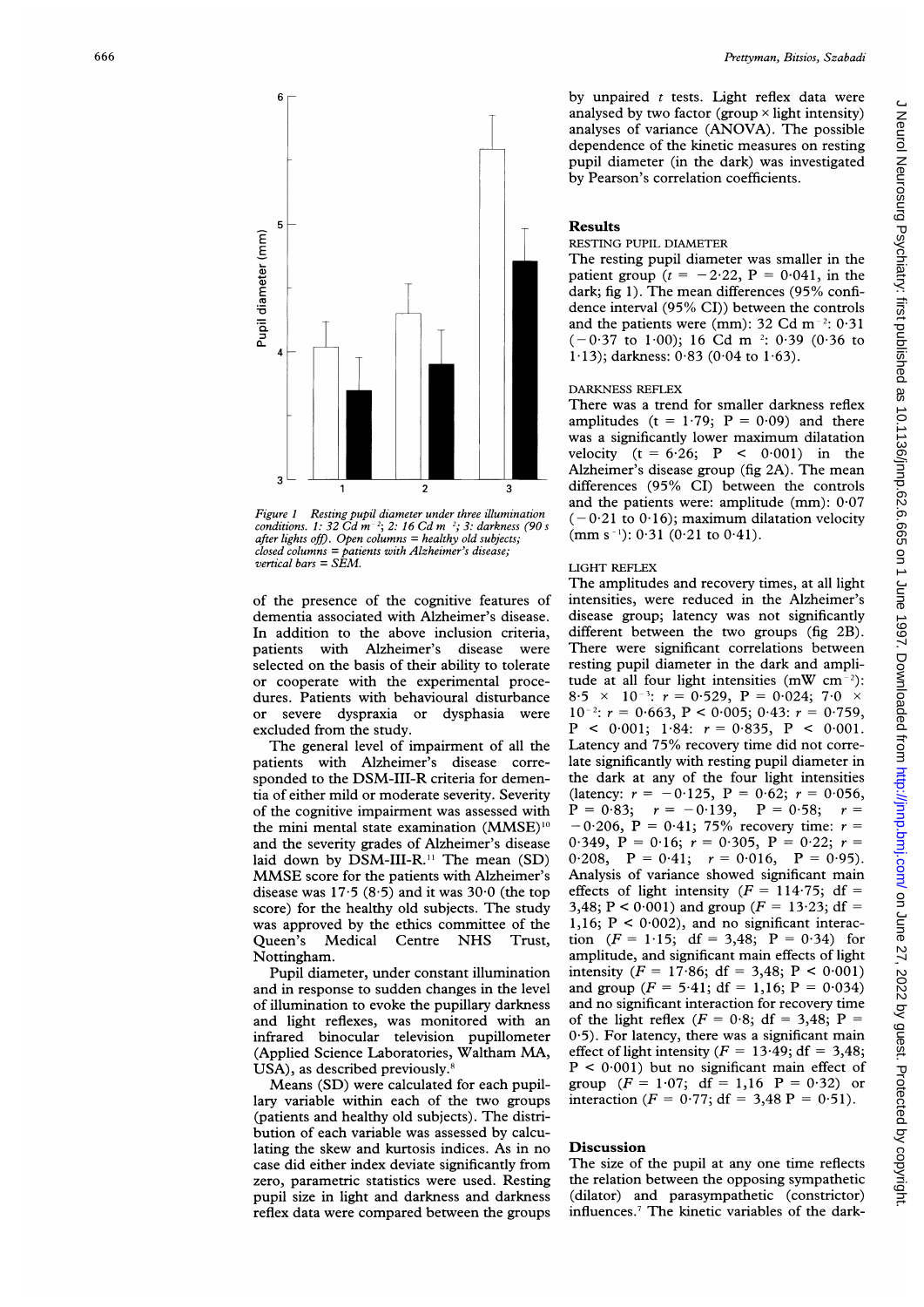Figure 2 Pupillary darkness and light reflexes. (A) Darkness reflex. Top: example of a response showing the kinetic variables measured.  $Ordinate = pupil$ diameter (mm), abscissa = running time (s), horizontal bar = darkness stimulus. The variables measured were amplitude (mm) and maximum dilatation velocity (mm  $s^{-1}$ ) measured at the steepest segment of the dilatation curve. Bottom: Comparison of the parameters of the darkness reflex between healthy old subjects (open columns) and patients with Alzheimer's disease (closed columns). Left: amplitude (mm), right: maximal dilatation velocity (mm  $s^{-1}$ ). Vertical bars over the columns are SEM. (B) Light reflex. Top: A response showing the kinetic parameters measured. Ordinate = pupil diameter (mm),  $abscissa = running time$  $(s)$ , horizontal bar = light stimulus. The variables measured were latency (s), amplitude (mm), and 75% recovery time (s). Bottom: Comparison of the variables of the light reflex, evoked by four stimuli of increasing intensity, between healthy old subjects (open symbols) and patients with Alzheimer's disease (closed symbols). Vertical bars are SEM.



ness and light reflexes enable us to dissect the relative contributions of these influences. The darkness reflex and the recovery time of the light reflex reflect mainly sympathetic activation, whereas the latency and amplitude of the light reflex are governed by parasympathetic activity.<sup>712</sup>

In an earlier study<sup>8</sup> we have found that healthy old people, in comparison with younger subjects, show reduced pupil diameters together with reductions in the variables of the darkness reflex, consistent with a possible sympathetic deficit. In the present study, the

patients with Alzheimer's disease, compared with healthy old people, showed a similar deficit, in agreement with the model of "accelerated aging" in Alzheimer's disease. We suggest that this sympathetic deficit, both in healthy old people and patients with Alzheimer's disease, may be related to the loss of neurons in the locus coeruleus and other noradrenergic nuclei in the brain stem from which sympathoexcitatory influences descend to the spinal cord.13 Indeed, there is evidence that the monotonic decline in pupil size with age<sup>7</sup> is paralleled by a decline in cell number in